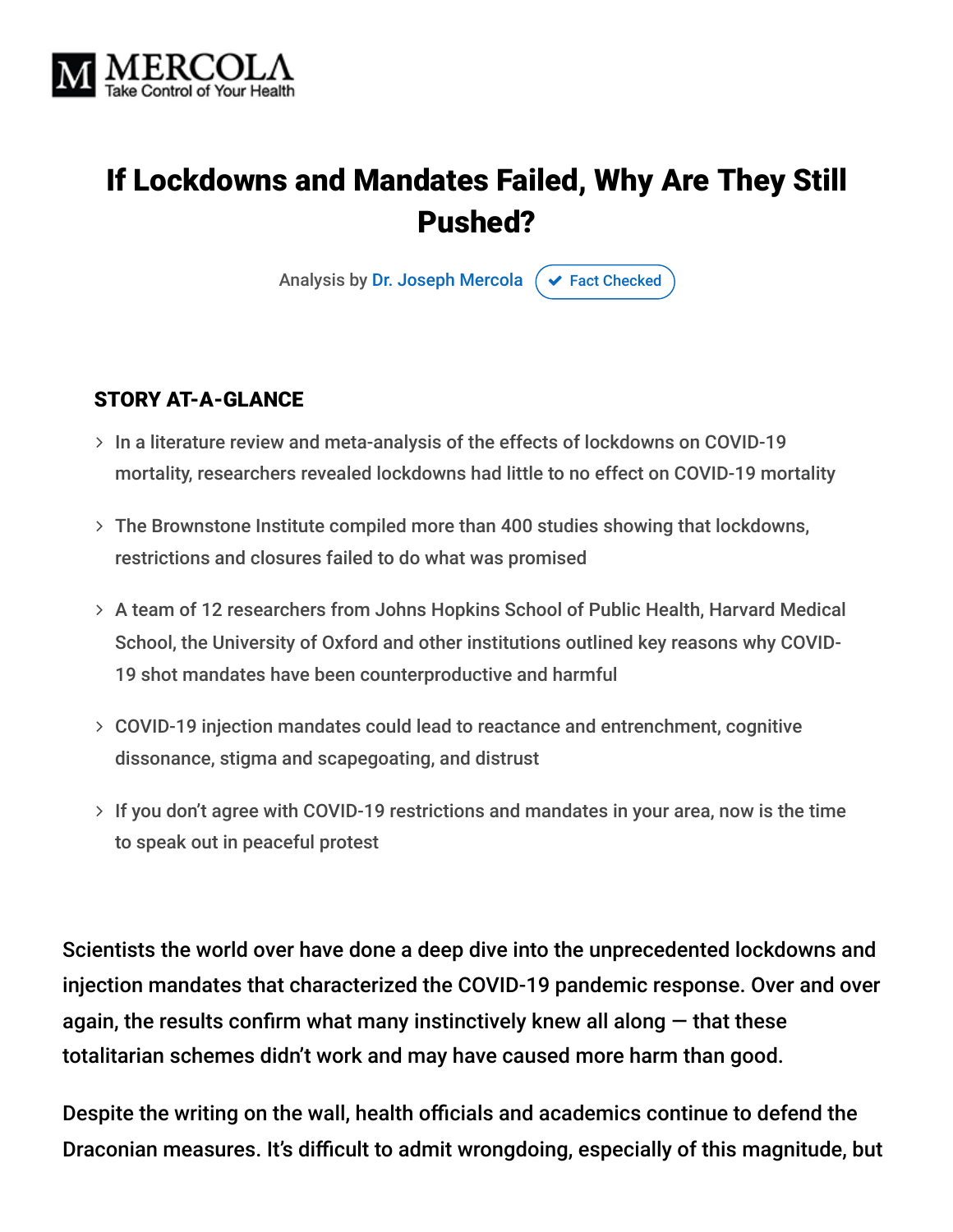sooner or later it will become widely known that, as Jeffrey Tucker, founder and president of the Brownstone Institute, put it, "these interventions turned a manageable pandemic into a catastrophe." 1

## Hundreds of Studies Show Lockdowns Didn't Work

Public health policies that restrict movement, ban international travel and close schools and businesses, commonly known as lockdowns, were implemented in virtually every country around the globe during the pandemic, beginning in China, then Italy and spreading like wildfire from there.

Simulated computer models conducted by Imperial College London researchers in 2020 suggested that lockdowns would reduce COVID-19 mortality by up to 98% $^2$   $-$  an estimate that had many scholars raising eyebrows, and which did not come to fruition, not even close.

In a literature review and meta-analysis of the effects of lockdowns on COVID-19 mortality, researchers from Johns Hopkins Institute for Applied Economics, Global Health, and the Study of Business Enterprise, Lund University and the Center for Political Studies in Copenhagen, Denmark, revealed lockdowns had little to no effect on COVID-19 mortality.

The meta-analysis included 24 studies separated into three groups: lockdown stringency index studies, shelter-in-place order (SIPO) studies and specific nonpharmaceutical intervention (NPI) studies. They found: 3

*"An analysis of each of these three groups support the conclusion that lockdowns have had little to no effect on COVID-19 mortality. More specifically, stringency index studies find that lockdowns in Europe and the United States only reduced COVID-19 mortality by 0.2% on average.*

*SIPOs were also ineffective, only reducing COVID-19 mortality by 2.9% on average. Specific NPI studies also find no broad-based evidence of noticeable effects on COVID-19 mortality."*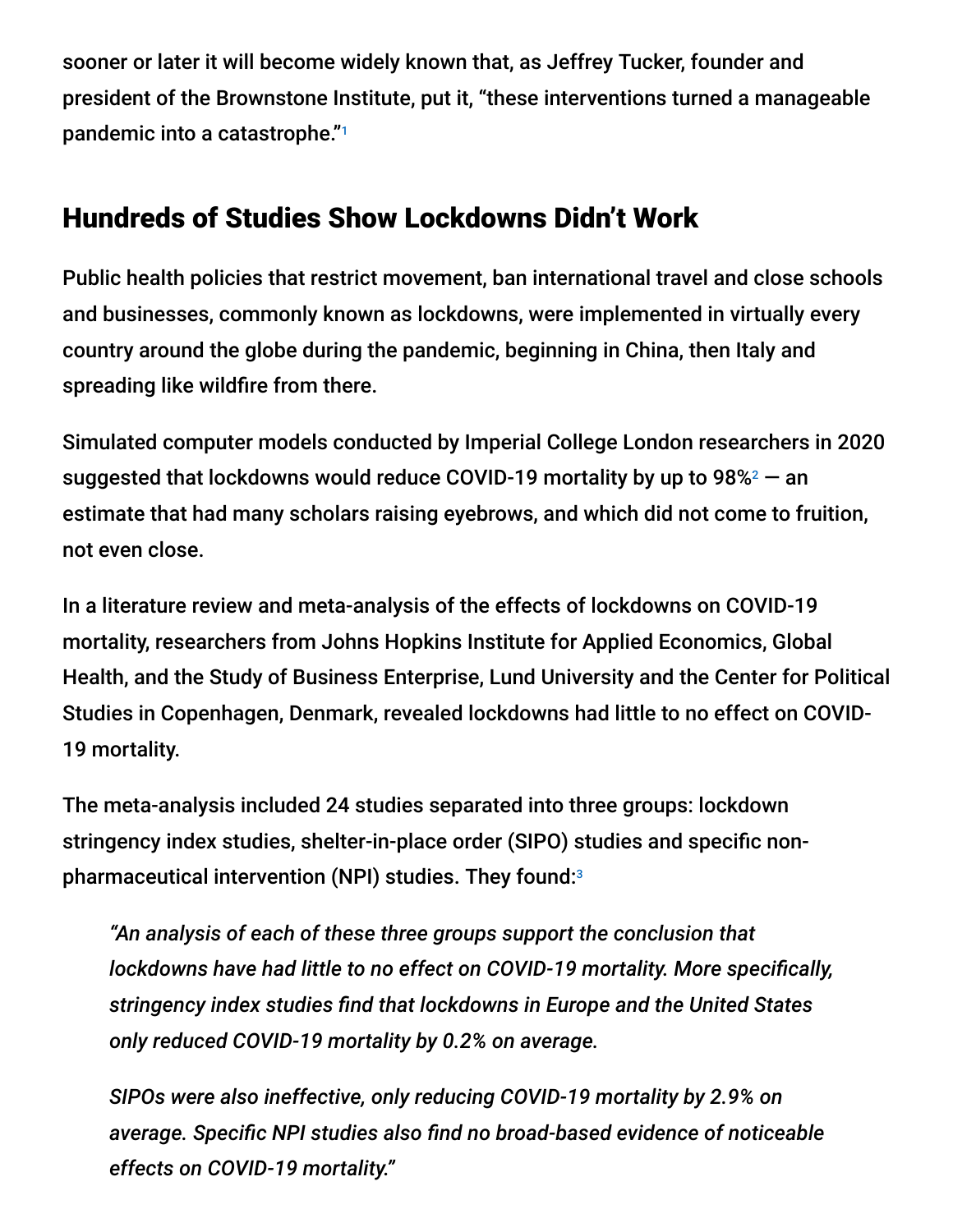The Brownstone Institute actually compiled more than 400 studies showing that lockdowns, restrictions and closures failed to do what was promised. $4$  Among them is a study by Dr. Gilbert Berdine, an associate professor of medicine at Texas Tech University Health Sciences Center.

It used data on daily mortality rates for COVID-19 to track the course of the pandemic in Sweden, New York, Illinois and Texas, which each used different pandemic responses, and has suggested that lockdowns may turn out to be "the greatest policy error of this generation."<sup>5</sup> This isn't to say that lockdowns had no noticeable effects, however. While they failed to meaningfully reduce COVID-19 deaths, they took a massive toll on other measures of public health: 6

*"While this meta-analysis concludes that lockdowns have had little to no public health effects, they have imposed enormous economic and social costs where they have been adopted. In consequence, lockdown policies are ill-founded and should be rejected as a pandemic policy instrument."*

## 'Fact Checkers' Try to Defend Lockdowns

When the Johns Hopkins meta-analysis received some media attention, bringing the dismal results of lockdowns mainstream, "fact checkers" sprung to action to rebut the study.

Among them was the Science Media Centre (SMC), $^7$  variations of which exist in a number of countries, including the U.K., Canada, Australia and New Zealand, with a reported mission to provide "high-quality scientific information" to journalists. Their mission, as stated on their website, is: 8

*"To provide, for the benefit of the public and policymakers, accurate and evidence-based information about science and engineering through the media, particularly on controversial and headline news stories when most confusion and misinformation occurs."*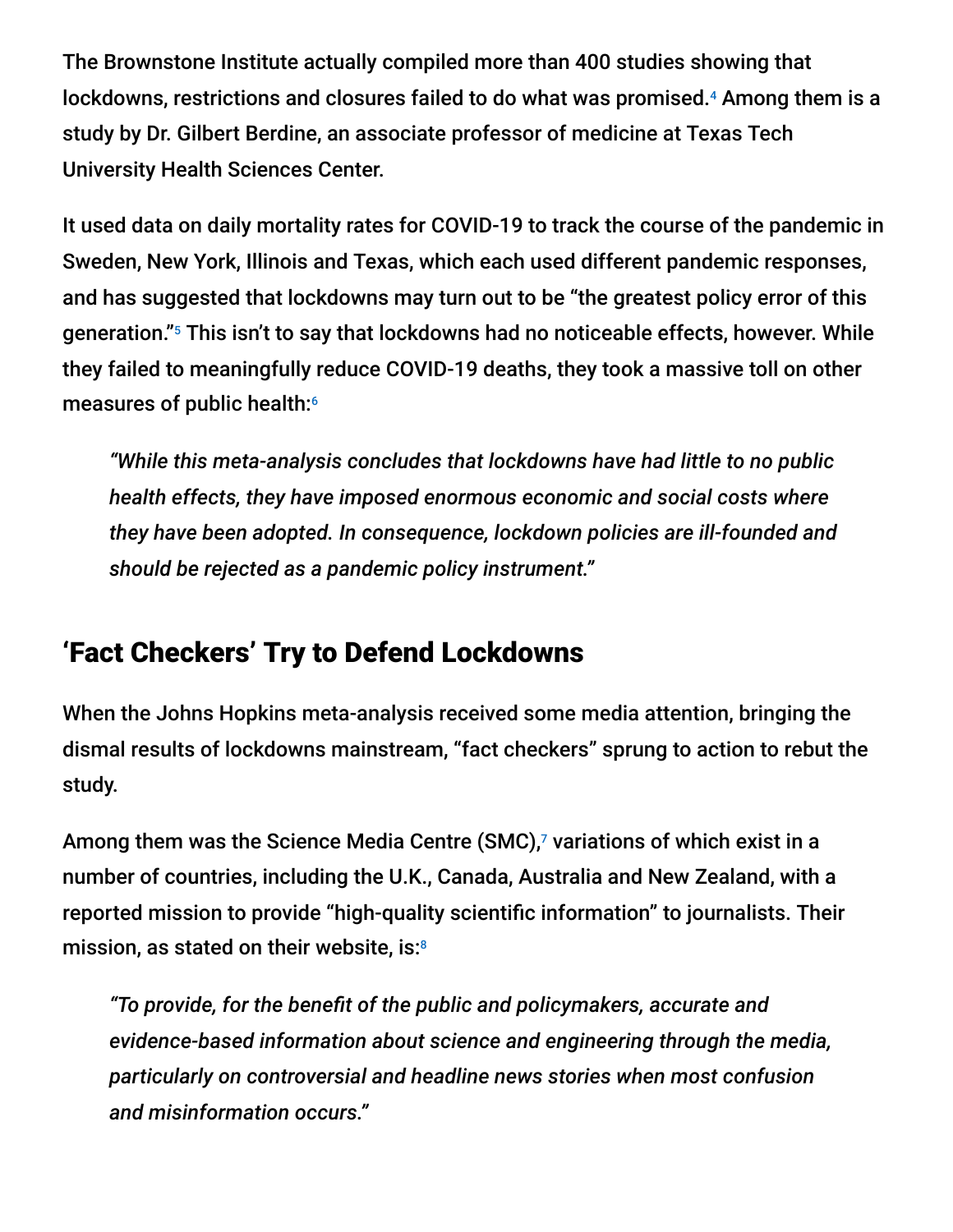But SMC is not an independent news agency as it claims to be, as it counts among its biggest funders a number of high-level industry players with worldwide agendas, including the Wellcome Trust, GlaxoSmithKline, CropLife International, Sanofi and AstraZeneca. 9

Tucker teased out a particularly arrogant commentary in the SMC piece  $-$  a comment by Seth Flaxman, an associate professor in the department of computer science at the University of Oxford, who said:<sup>10</sup>

*"Smoking causes cancer, the earth is round, and ordering people to stay at home (the correct definition of lockdown) decreases disease transmission. None of this is controversial among scientists. A study purporting to prove the opposite is almost certain to be fundamentally flawed."*

But categorizing lockdowns as completely without controversy, like the fact that smoking causes cancer, is wrong. Yet, Flaxman's work is continually cited in defense of lockdowns, even though he has no background in medicine. Tucker wrote:<sup>11</sup>

*"See how this rhetoric works? If you question his claim, you are not a scientist; you are denying the science! … To say that this is not controversial is ridiculous, since such policies had never before been attempted on this scale. Such a policy is not at all like an established causal claim (smoking increases cancer risk) nor a mere empirical observation (the earth is round). It is subject to verification.*

*… That Flaxman would still claim otherwise after all experience shows that he is not observing reality but inventing dogma from his own intuition. Flaxman might say that he is sure that transmission might have been higher had people not been ordered to stay home, and there might be settings in which that is true, but he is in no position to elevate this claim to the status of 'the earth is round.'*

*… The dogma that ordering people to stay home – for how long? – always reduces the spread comes not from evidence but from Flaxman-style modeling plus a remarkable capacity to ignore reality."*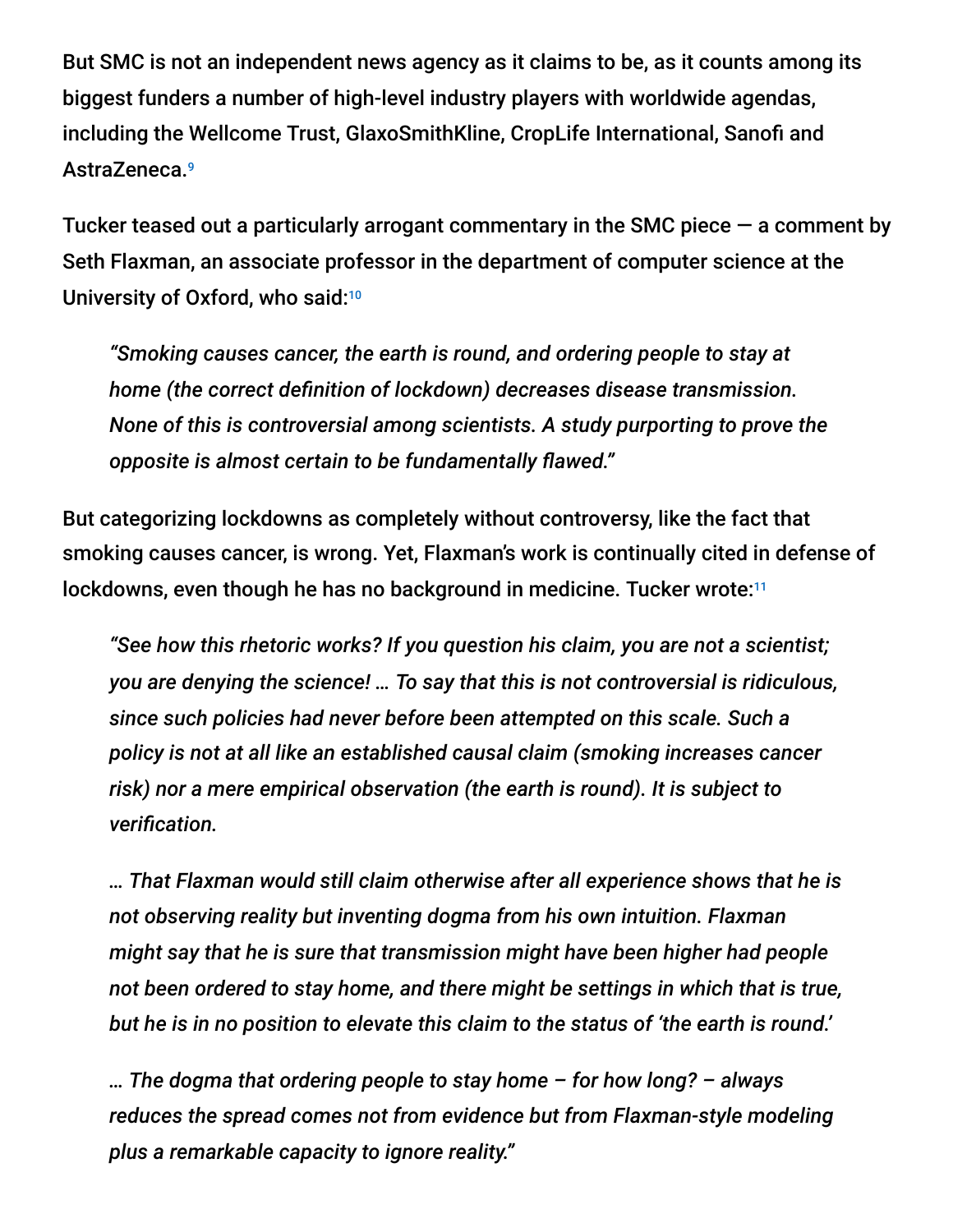## Injection Mandates Counterproductive and Harmful

The rapid emergence of widespread COVID-19 injection mandates, vaccine passports and restrictions based on injection status is also unprecedented and led to controversy on ethical, scientific and political grounds.

A team of 12 researchers from Johns Hopkins School of Public Health, Harvard Medical School, the University of Oxford and other institutions outlined key reasons why these mandates have been counterproductive and harmful. 12

"While vaccine policies have largely been framed as offering 'benefits' with freedoms for those who take up a full COVID-19 vaccination series, they include elements that are punitive, discriminatory and coercive, including conditioning access to health, work, travel and social life on vaccination status in many settings," the preprint paper reads. 13

Four domains are explored, with potential unintended consequences of injection mandates outlined as follows:

- 1. Behavioral psychology COVID-19 injection mandates could lead to reactance and entrenchment, cognitive dissonance, stigma and scapegoating, conspiracy theories and distrust
- 2. Political and legal effects Injection mandates could cause erosion of civil liberties, polarization and disunity in global health governance
- 3. Socio-economics Injection mandates could cause disparity and inequality, reduced health system capacity and exclusion from work and social life
- 4. Integrity of science and public health Consequences include erosion of informed consent, trust in public health policy and trust in regulatory oversight

The authors maintain that segregating society into those who have gotten the shots and those who have not, while restricting access to work and education based on injection status, is a violation of human rights that's promoting social polarization and adversely affecting health and well-being. In light of this, they note: 14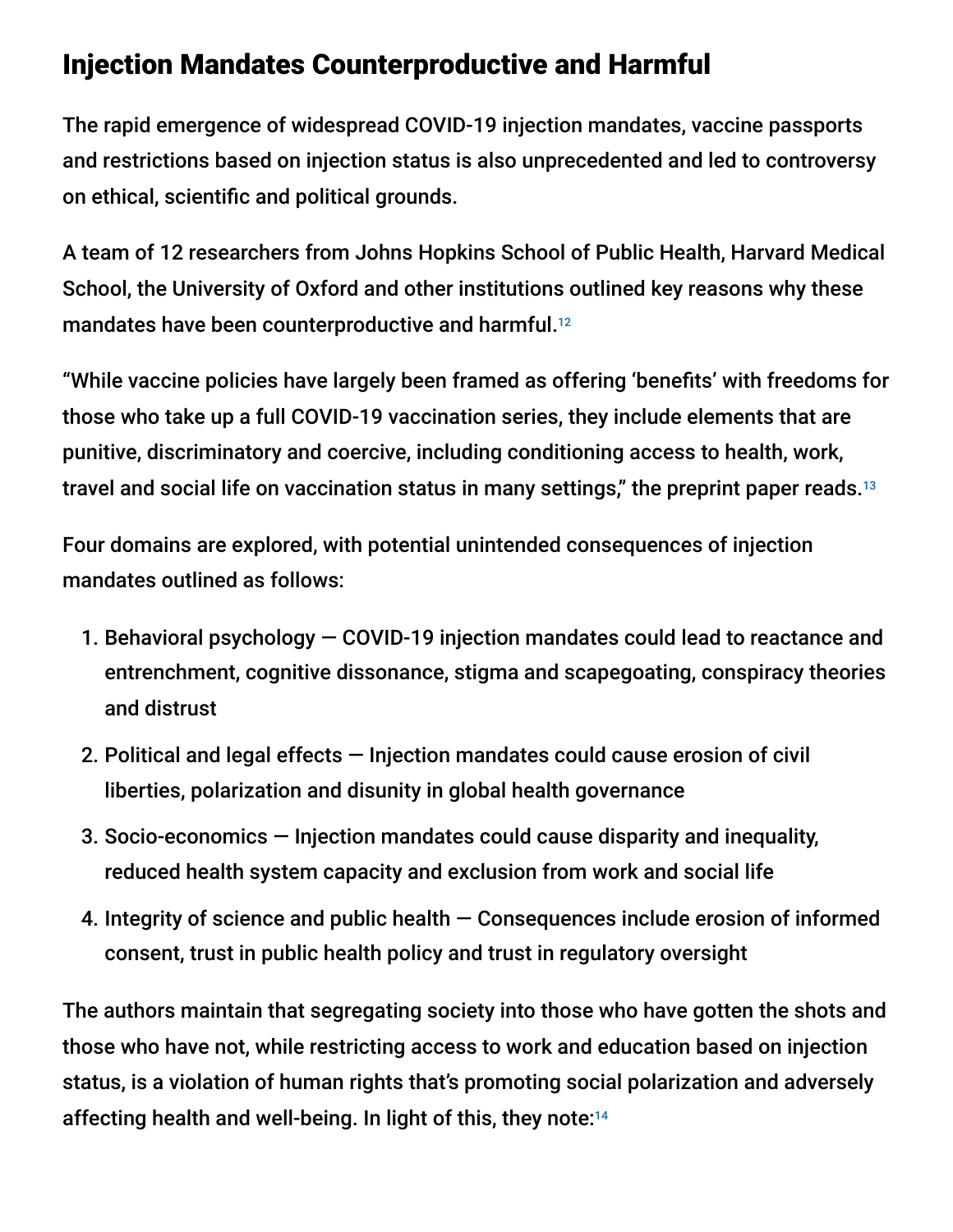*"The adoption of new vaccination status policies has provoked a multilayered global and local backlash, resistance and polarization that threaten to escalate if current policies continue. It is important to emphasize that these policies are not viewed as "incentives" or "nudges" by substantial proportions of populations, especially in marginalized, underserved, or low COVID-19-risk groups.*

*Denying individuals education, livelihoods, medical care, or social life unless they get vaccinated does not appear to coincide with constitutional and bioethical principles, especially in liberal democracies.*

*While public support appears to have consolidated behind these policies in many countries, we should acknowledge that human rights frameworks were designed to ensure that rights are respected and promoted even during public health emergencies.*

*… We argue that current COVID-19 vaccine policies should be reevaluated in light of negative consequences that may outweigh benefits. Leveraging empowering strategies based on trust and public consultation represent a more sustainable approach for protecting those at highest risk of COVID-19 morbidity and mortality and the health and wellbeing of the public."*

#### 2006 Study: Lockdowns Don't Work

In 2006, public health officials went through a list of mitigation actions that could be used in the event of pandemic influenza, along with their potential repercussions. 15

Lockdowns, including quarantine and extended school closures, were not recommended, as this overriding principle was explained: "Experience has shown that communities faced with epidemics or other adverse events respond best and with the least anxiety when the normal social functioning of the community is least disrupted."

In the case of quarantines, the researchers explained there is "no basis" for quarantining either groups or individuals, as it raises "formidable" problems. "Secondary effects of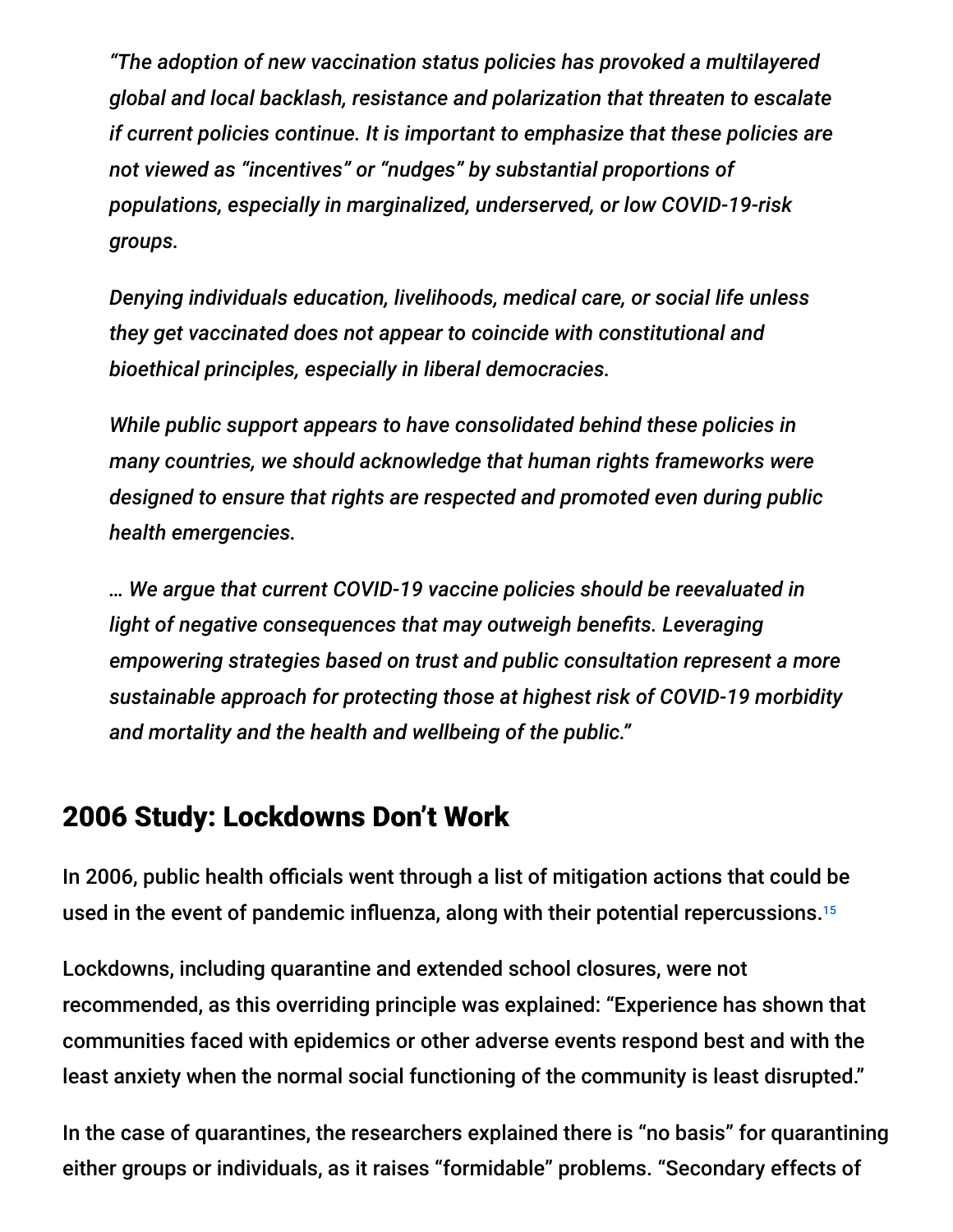absenteeism and community disruption as well as possible adverse consequences, such as loss of public trust in government and stigmatization of quarantined people and groups, are likely to be considerable," they noted. 16

Closure of schools beyond 10 to 14 days was also not recommended, unless all other points of contact, such as restaurants and churches, were also closed. But, they noted, "Such widespread closures, sustained throughout the pandemic, would almost certainly have serious adverse social and economic effects." 17

They also advised against cancelling or postponing meetings or events involving large numbers of people, explaining that "cancelling or postponing large meetings would not be likely to have any significant effect on the development of the epidemic" and "... communitywide closure of public events seems inadvisable."<sup>18</sup> Still, Tucker wrote, "a decade and a half later, governments all over the world tried lockdowns anyway." 19

With increasing recognition that lockdowns were useless and COVID-19 injections don't work as advertised, people are rebelling. COVID-19 shots were supposed to set you free and bring life back to what it looked like in 2019 — no masks, no lockdowns and freedom for everyone, regardless of vaccination status.

Lockdowns, too, were supposed to be a means to an end  $-$  an end to the pandemic that, two years later, is still going strong. If you don't agree with COVID-19 restrictions and mandates in your area, now is the time to speak out in peaceful protest in order to compel positive changes in support of health and overall freedom.

#### **Sources and References**

- <sup>1, 11, 19</sup> [Brownstone Institute February 13, 2022](https://brownstone.org/articles/they-are-still-defending-lockdowns/)
- <sup>2, 3, 6</sup> [Studies in Applied Economics January 2022 No. 200](https://sites.krieger.jhu.edu/iae/files/2022/01/A-Literature-Review-and-Meta-Analysis-of-the-Effects-of-Lockdowns-on-COVID-19-Mortality.pdf)
- <sup>4</sup> [Brownstone Institute November 30, 2021](https://brownstone.org/articles/more-than-400-studies-on-the-failure-of-compulsory-covid-interventions/)
- <sup>5</sup> [Mises Institute August 15, 2020](https://mises.org/wire/why-americans-should-adopt-sweden-model-covid-19)
- <sup>7, 10</sup> [Science Media Centre February 3, 2022](https://www.sciencemediacentre.org/expert-reaction-to-a-preprint-looking-at-the-impact-of-lockdowns-as-posted-on-the-john-hopkins-krieger-school-of-arts-and-sciences-website/)
- <sup>8</sup> [Science Media Centre, About Us](https://www.sciencemediacentre.org/about-us/)
- <sup>9</sup> [Science Media Centre, Funding](https://www.sciencemediacentre.org/about-us/funding/)
- 12, 13, 14 [The Unintended Consequences of COVID-19 Vaccine Policy](https://deliverypdf.ssrn.com/delivery.php?ID=6961170210290820811161150990951170920030220590770100671231220741260810810180880021240550450590030550450421231130110230101191090610520890870800130930950020310030291060310260430961141000171081001021180890020)